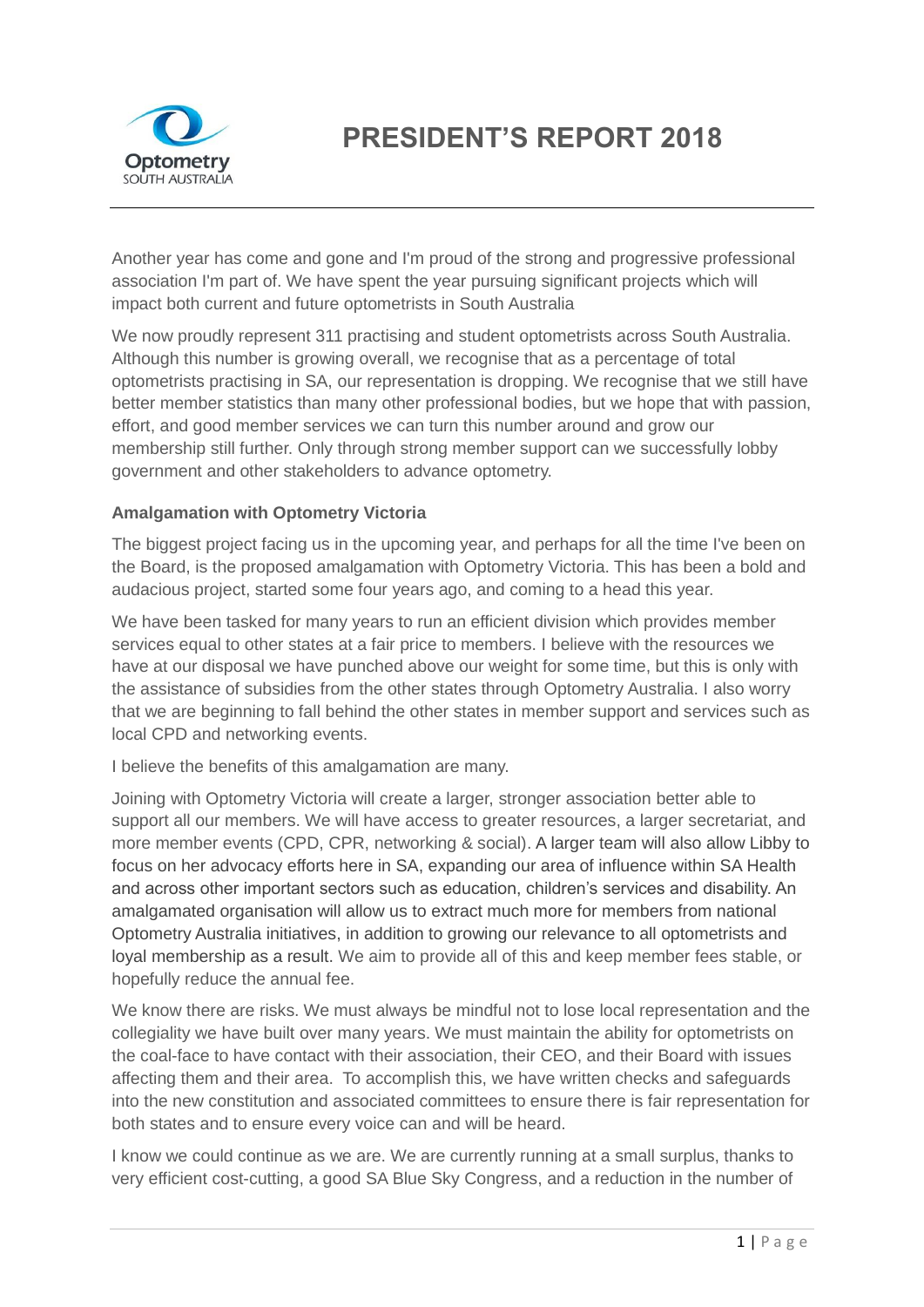projects running throughout the year. However, if we choose to carry on in our current underresourced format, we will continue to miss opportunities to drive our profession forward here in South Australia, to pounce on ideas and to grow membership and activities into a thriving, vibrant optometry community. Also, we will continue to be beholden to the other states (via Optometry Australia subsidies) for a handout every year to keep our doors open, which is a constant drain on national resources. Resources which should be spent on national projects benefiting all 5,000 of us across the country

This is a chance for us to be bold. To take control of our future and ensure that future will never be taken out of our hands.

I encourage every member of Optometry South Australia to vote on this, and I ask you to join me and every member of the OSA Board to VOTE YES!

## **Highlights for the year**

- Thanks to tireless background work, we're about to begin the initial pilot of the sharedcare clinic with ophthalmology at the Modbury Hospital. Originally scheduled to be at the Lyall McEwen Hospital, the ophthalmology department was moved to Modbury which needed a quick response and some innovative thinking to keep the project on track. Thanks to Libby and Ben Hamlyn this project continues to move forward.
- Thanks to the above project and our constant lobbying, there has been a lot of interest from government and other hospitals in freeing up ophthalmologists and reducing waiting lists. As such we have been invited to participate in the Pre-Operative Assessment Adult Elective Surgery Steering Committee to help facilitate greater access to optometry and ophthalmology services, often for those segments of the community who would not seek eye care otherwise.
- We continue to work with the Department of Communities and Social Inclusion (DCSI) who consult us regularly for feedback on the Glasses SA scheme, and policy in general. We are currently seeking greater remuneration for optometrists who participate in the scheme, which would in turn help fill the optical needs of struggling South Australians.
- We have achieved change to legislation pertaining to the sale of ready-made readers. We have agreement on the wording of the warning labels which must be attached to each pair of these encouraging the wearer to see an optometrist for a full eye test.
- We continue to lobby our new government and relevant ministers on a variety of issues. A few examples include working towards getting a Healthy Eyes booklet to every school child, promoting vision tests through SA licensing centres, and promoting optometry through hospital and GP referral pathways. I'm proud to say we have some of the best relationships with government of any state in the Federation.
- We have been working more closely with our pharmacist colleagues, with a collaborative CPD event for our Early Career member, and an invitation to their state conference.
- Our Early Career Optometrists (ECOSA) continue to be some of the most engaged members, participating in many of the CPD events for general members, and running many of their own. My thanks to Luke Higgins, Cassandra Haines (Chair ECOSA), Jo Rohrlach, Jessamy Bound, Rebecca Bray, Hannah Stanley and the myriad of other ECOSA members who make this group a reality.